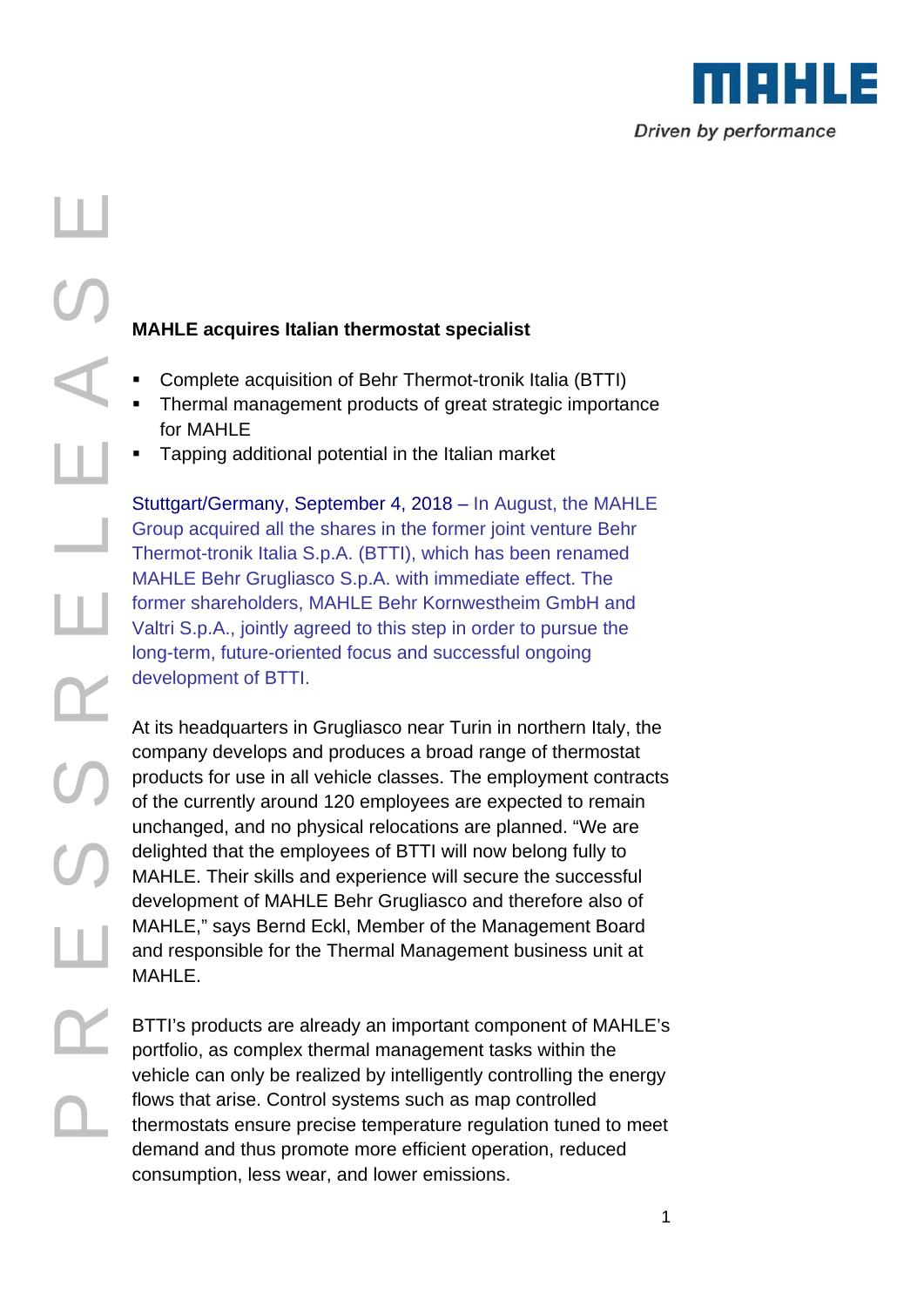

the BTTI team's excellent reputation, extensive expertise, and outstanding customer relationships in the Italian market. This applies both to the original equipment and the spare parts businesses," says Arnd Franz, Member of the Management Board and responsible for Automotive Sales and Application Engineering as well as for the Aftermarket business unit at MAHI F

As a result of the acquisition, the Italian thermostat specialist will now benefit fully from the systems competence and global network of the MAHLE supplier group.

"For us, it was important to offer employees long-term, futureoriented prospects. We believe that MAHLE's acquisition offers the best opportunity for BTTI to continue developing successfully," says Franco Triberti, representative of the former shareholder family.

Frail to the technological aspect, MAHLE also benefits from<br>the BTTI team's excellent reputation, extensive expertise, and<br>outstanding customer relationships in the Italian market. This<br>businesses, "asys Amd Franz, Member In turn, MAHLE is expanding its strategically significant thermal management product portfolio. Efficient thermal management is becoming increasingly important, irrespective of the powertrain configuration. In internal combustion drives, the cooling system plays an important part in making vehicles even more efficient. For electric vehicles, the economical use of hot and cold flows is the basis for performance, cruising range, and service life. Integrated, efficient, and intelligent thermal management is therefore a prerequisite for e-mobility.

Behr Thermot-tronik Italia was created in 1997 from Behr Thomson Italia. Since it was founded, the joint venture has worked closely with Behr Thermot-tronik's other entities. These have already been fully integrated in the MAHLE Group for some time as part of MAHLE's majority acquisition of Behr in 2013.